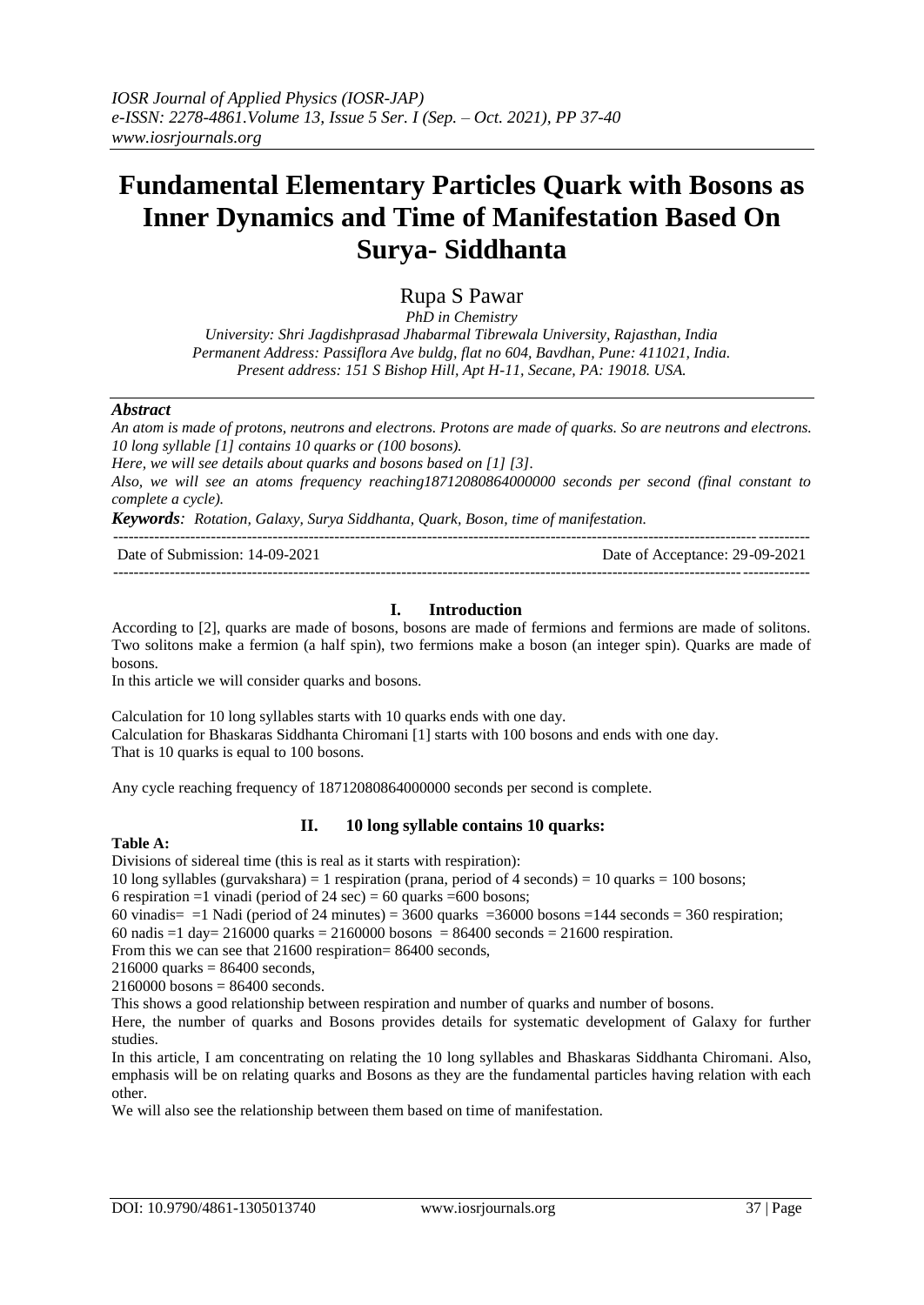#### **III. Time of manifestation**

In the following table, 100 atoms (truti) is considered as 100 bosons (that is 10 quarks of 10 long syllables). The astronomy calculation here is for time of manifestation that is the time of rotation.These minute subdivision form a natural counterpart to the immense periods that will be part of further studies.

To know more about time of manifestation refer [3]. Bhaskaras Siddhanta Chiromani: (This is unreal) **(table B)** 100 atoms (truti) (100 bosons) = 1 speck (tatpara); 30 speck (3000 bosons) = 1 twinkling (nimesha) =  $4000$  seconds; 18 twinkling's  $(54000 \text{ bosons}) = 1 \text{ bit}$  (Kashtha) = 72000 seconds; 30 bits (1620000 bosons) = 1 minute (Kala) = 2160000 seconds; 30 minutes (48600000 bosons) = 1 half hour (ghatika) = 64800000 seconds; 2 half hours (60 minutes) (97200000 bosons) = 1 hour (kshana) =  $129600000$  seconds; 30 hours (2916000000 bosons) = 1 day = 3888000000 seconds. (\*)

Here, we get  $2916000000$  Bosons = 1 day.

## **IV. An atom is equal to (1/2916000000)th of a day. [1]**

That is 2916000000 atoms (bosons) is equal to 1 day.

(\*) proves the above statement and vise versa. And hence the number of bosons in Bhaskaras Siddhanta Chiromani and number of quarks in 10 long syllables.

Iv. Frequency of 2916000000 atoms (bosons) giving 18712080864000000 seconds per second: Frequency of 100 Bosons in **table B**

4812778 \* 3 = 14438334 \* 18

 $= 259890012 * 3$ 

 $= 779670036 * 3$  $= 2339010108 * 2$  $=4678020216 * 3$  $= 14034060648$ 14034060648 is 3/4th of 18712080864 Also, 259890012 is the frequency of asterism of 3rd chart. Looking at the table B, we can see that Asterism frequency 25989002 is related to 1620000 Bosons that is equal to 2160000 seconds. This provides relationship of 3rd chart asterism, table B and table A (10 long syllables). If we divide, 14034060648000000/2916000000 = 4812778 That is,  $100$  Bosons =  $481277800$  seconds. Also, 18712080864000000 \*3/4 = 14034060948000000 259890012 is the value of Asterism in  $3<sup>rd</sup>$  chart. Note: 14034060648000000/43315002 = 324000000 That is  $43315002 * 324000000 = 14034060648000000$ 43315002 is  $3<sup>rd</sup>$  chart sun value and 324000000 is  $3<sup>rd</sup>$  chart moon value

Now to relate it to  $1<sup>st</sup>$  chart :

324000000 (moon value 1st chart) is  $3/4^{th}$  of 432000000 1<sup>st</sup> chart sun value

And 43315002 (sun value 3rd chart) is  $3/4^{\text{th}}$  of 57753336 (moon value of 1<sup>st</sup> chart).

This will help in interconnecting the 1st and 3rd chart. Calculation for both chart are different.

Also this calculation can be the base for understanding human fetus development and double helix DNA strand in human genetics. Retaining the same word and the same meaning, for genetic or nano time scale

consideration, we take frequency per atom while for galaxy or macro time scale studies it is frequency per earthly seconds.

To understand the process we can change frequency at each stage like:

 $43315002 * 18 = 779670036 * 3$ 

 $= 2339010108 * 3$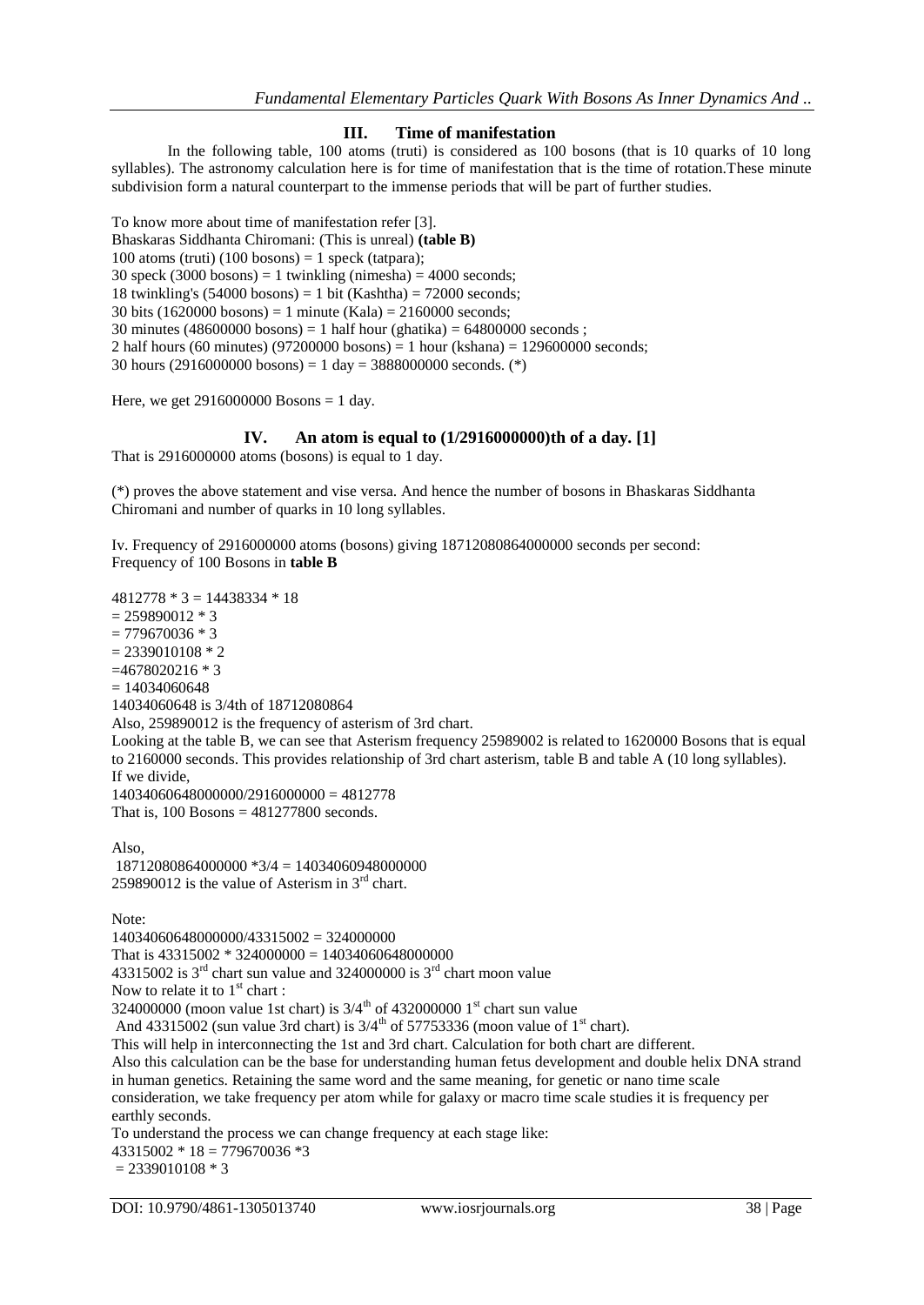$= 7017030324 *2$  $= 14034060648$ 

One more example: 19251112\*3  $= 57753336*18$  $= 1039560048*3$  $= 3118680144*3$  $= 9356040432*2$  $= 18712080864$ 

57753336

1925112 \*3 = 57753336 \*3 **check do with 18**  $=173260008 * 2$  $=346520016 * 3$  $= 1039560048$ 

 $4812778 * 3888000000 = 187120808640000000$ For reference, I would like to mention that in one of my article [4], I have showed the relation of our planet per day value (converted to seconds) to the 1 chart and  $3<sup>rd</sup>$  chart frequency values. The planets here (in galaxy and genetics) are events. Different relationship to understand how the sun value of 1st and 3rd chart works: 3888/432=9 43315002/4812778=9 43315002\*3888=168408727776 168408727776/18712080864=9 4812778\*432=2079120096 18712080864/207912009=9

 $4812778 * 4 =$ 

### **APPLICATIONS**

It can be used in quantum computer and artificial intelligence to understand galaxy. Here, one can find answers to Human fetus development based on time (time of manifestation)

The following chart is from [3] and will help prove time of manifestation.

| <b>Planets</b>      | Years                  |
|---------------------|------------------------|
| Moon                | 324,000                |
| Moon apsis          | 38,328,484             |
| Moon node           | 80,572,864             |
| Mrecury Conjunction | 1,043,209              |
| Venus Conjunction   | 2,664,637              |
| Sun                 | 43,315,002             |
| Mars                | 8,146,909              |
| Jupiter             | 51,375,764             |
| Saturn              | 127,668,255            |
| Asterism            | 259,890,012            |
| Universe            | 18,712,080,864,000,000 |

Table: chart III Rotation (Time of manifestation)